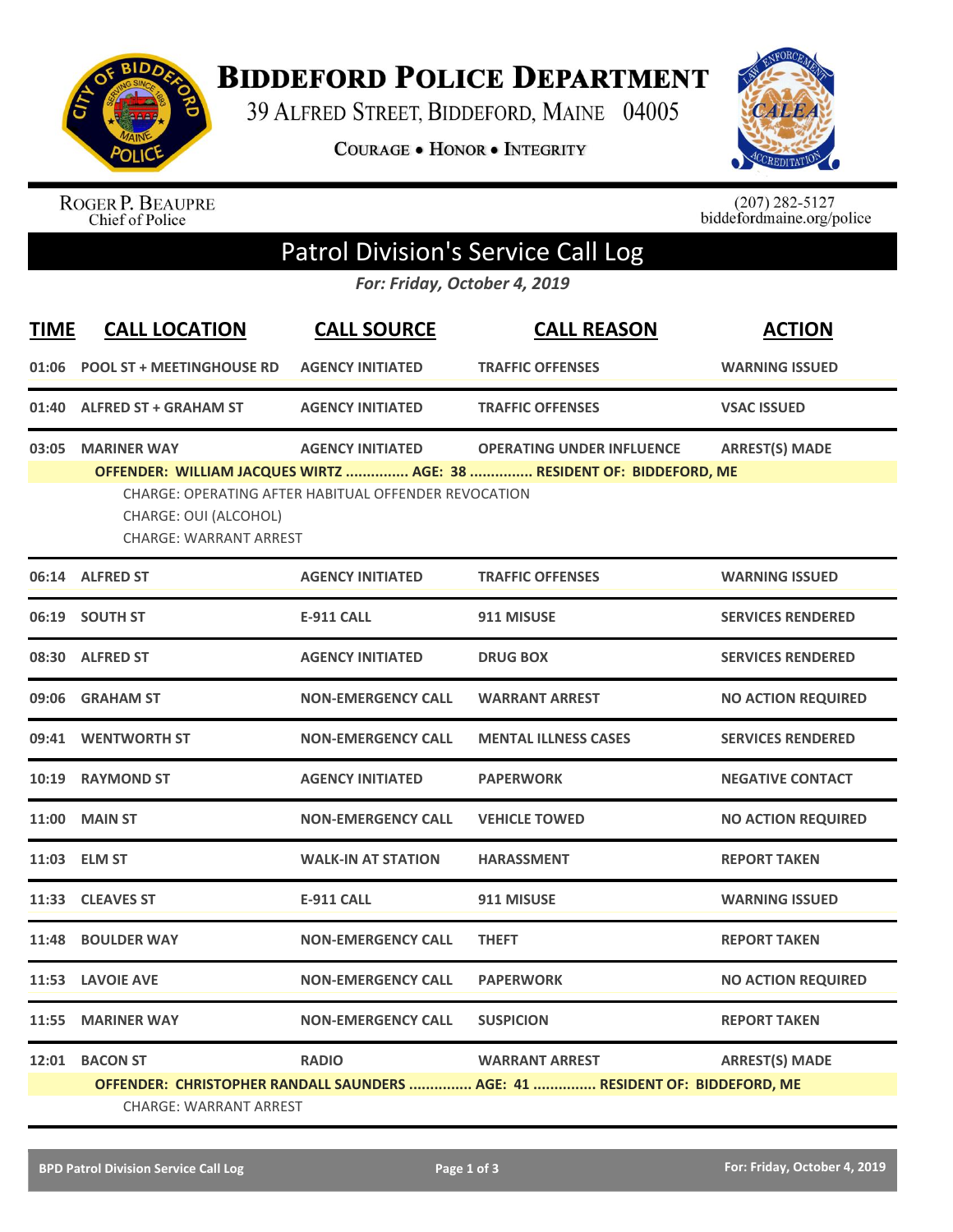| <b>TIME</b>                                                                                      | <b>CALL LOCATION</b>                           | <b>CALL SOURCE</b>                 | <b>CALL REASON</b>                                           | <b>ACTION</b>            |  |  |  |
|--------------------------------------------------------------------------------------------------|------------------------------------------------|------------------------------------|--------------------------------------------------------------|--------------------------|--|--|--|
|                                                                                                  | 12:23 MARINER WAY                              | <b>AGENCY INITIATED</b>            | <b>CHECK WELFARE</b>                                         | <b>SERVICES RENDERED</b> |  |  |  |
|                                                                                                  | 13:50 WASHINGTON ST                            | <b>NON-EMERGENCY CALL</b>          | <b>SUSPICION</b>                                             | <b>SERVICES RENDERED</b> |  |  |  |
|                                                                                                  | 13:52 ALFRED ST                                | <b>E-911 CALL</b>                  | 911 MISUSE                                                   | <b>UNFOUNDED</b>         |  |  |  |
|                                                                                                  | 14:37 ALFRED ST + ELM ST                       | <b>NON-EMERGENCY CALL</b>          | <b>DISABLED VEHICLE</b>                                      | <b>SERVICES RENDERED</b> |  |  |  |
|                                                                                                  | 14:59 POOL ST                                  | <b>NON-EMERGENCY CALL</b>          | <b>SUSPICION</b>                                             | <b>REPORT TAKEN</b>      |  |  |  |
|                                                                                                  | 15:12 SUMMER ST                                | <b>WALK-IN AT STATION</b>          | <b>PAPERWORK</b>                                             | <b>SERVICES RENDERED</b> |  |  |  |
|                                                                                                  | 15:18 BOULDER WAY                              | <b>NON-EMERGENCY CALL</b>          | <b>SHOPLIFTING</b>                                           | <b>FIELD INTERVIEW</b>   |  |  |  |
|                                                                                                  | 15:28 GRAYSON ST                               | <b>NON-EMERGENCY CALL</b>          | <b>ANIMAL COMPLAINT</b>                                      | <b>GONE ON ARRIVAL</b>   |  |  |  |
|                                                                                                  | 16:20 ALFRED ST                                | <b>WALK-IN AT STATION</b>          | <b>PAPERWORK</b>                                             | <b>PAPERWORK SERVED</b>  |  |  |  |
|                                                                                                  | 16:35 GRAYS LN                                 | <b>NON-EMERGENCY CALL</b>          | 911 MISUSE                                                   | <b>NEGATIVE CONTACT</b>  |  |  |  |
|                                                                                                  | 17:14 ALFRED ST                                | <b>AGENCY INITIATED</b>            | <b>TRAFFIC OFFENSES</b>                                      | <b>WARNING ISSUED</b>    |  |  |  |
|                                                                                                  | 17:22 MT VERNON ST                             | <b>WALK-IN AT STATION</b>          | <b>BURGLARY OF A MOTOR VEHICLE</b>                           | <b>REPORT TAKEN</b>      |  |  |  |
|                                                                                                  | 17:41 SULLIVAN ST                              | <b>E-911 CALL</b>                  | <b>CHECK WELFARE</b>                                         | <b>SERVICES RENDERED</b> |  |  |  |
|                                                                                                  | 17:42 ALFRED ST                                | <b>WALK-IN AT STATION</b>          | <b>PROTECTION FROM ABUSE SERVIC</b>                          | <b>REPORT TAKEN</b>      |  |  |  |
|                                                                                                  | 18:01 ALFRED ST                                | <b>WALK-IN AT STATION</b>          | <b>COURT ORDERED CHECK IN</b>                                | <b>SERVICES RENDERED</b> |  |  |  |
|                                                                                                  | 18:02 ALFRED ST                                | <b>WALK-IN AT STATION</b>          | <b>PAPERWORK</b>                                             | <b>SERVICES RENDERED</b> |  |  |  |
|                                                                                                  | 18:36 GEORGE ST                                | NON-EMERGENCY CALL CIVIL COMPLAINT |                                                              | <b>CIVIL COMPLAINT</b>   |  |  |  |
|                                                                                                  | 18:47 WEST ST<br><b>CHARGE: WARRANT ARREST</b> | AGENCY INITIATED WARRANT ARREST    | OFFENDER: DONALD P GOFF  AGE: 41  RESIDENT OF: BIDDEFORD, ME | <b>ARREST(S) MADE</b>    |  |  |  |
| OFFENDER: RONALD W STANLEY  AGE: 28  RESIDENT OF: BIDDEFORD, ME<br><b>CHARGE: WARRANT ARREST</b> |                                                |                                    |                                                              |                          |  |  |  |
|                                                                                                  | 18:56 ALFRED ST                                | <b>WALK-IN AT STATION</b>          | <b>PAPERWORK</b>                                             | <b>PAPERWORK SERVED</b>  |  |  |  |
|                                                                                                  | 20:12 ELM ST + LINCOLN ST                      | <b>WALK-IN AT STATION</b>          | <b>ARTICLES LOST/FOUND</b>                                   | <b>REPORT TAKEN</b>      |  |  |  |
|                                                                                                  | 20:16 JACQUELINE DR                            | <b>E-911 CALL</b>                  | <b>CHECK WELFARE</b>                                         | <b>SERVICES RENDERED</b> |  |  |  |
|                                                                                                  | 20:18 ELM ST + SOUTH ST                        | <b>AGENCY INITIATED</b>            | <b>TRAFFIC OFFENSES</b>                                      | <b>WARNING ISSUED</b>    |  |  |  |
|                                                                                                  | 20:38 MOORS BROOK RD                           | <b>AGENCY INITIATED</b>            | <b>TRAFFIC OFFENSES</b>                                      | <b>VSAC ISSUED</b>       |  |  |  |
|                                                                                                  | 22:15 ELM ST                                   | <b>AGENCY INITIATED</b>            | <b>TRAFFIC OFFENSES</b>                                      | <b>WARNING ISSUED</b>    |  |  |  |